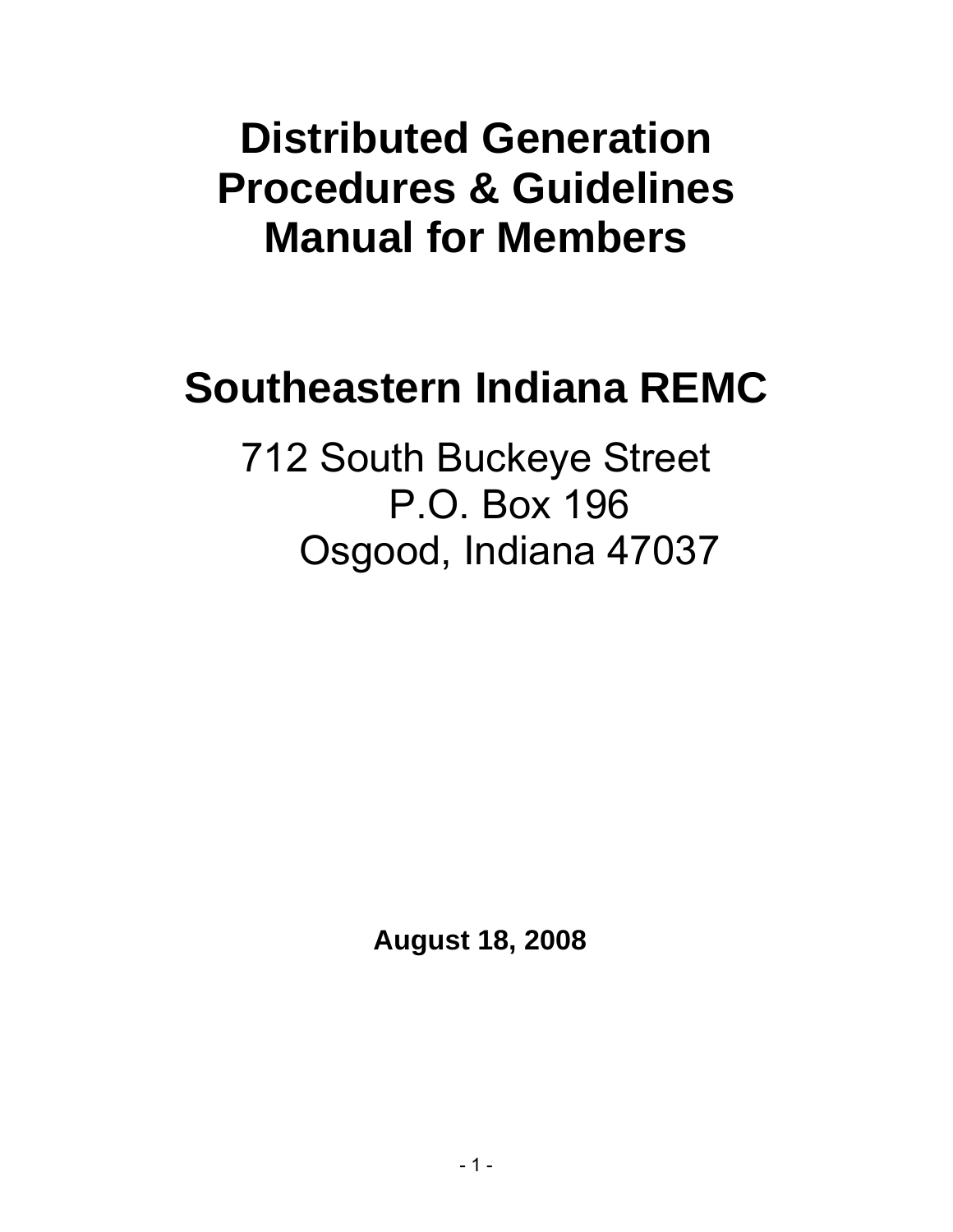| V. REFUSAL TO INTERCONNECT SERVICE OR DISCONNECTION OF INTERCONNECTION |  |
|------------------------------------------------------------------------|--|
|                                                                        |  |
|                                                                        |  |
|                                                                        |  |
|                                                                        |  |
|                                                                        |  |
|                                                                        |  |
|                                                                        |  |
|                                                                        |  |
|                                                                        |  |
| Southeastern Indiana REMC AGREEMENT FOR INTERCONNECTION AND PARALLEL   |  |
|                                                                        |  |
|                                                                        |  |
|                                                                        |  |

# TABLE OF CONTENTS

|--|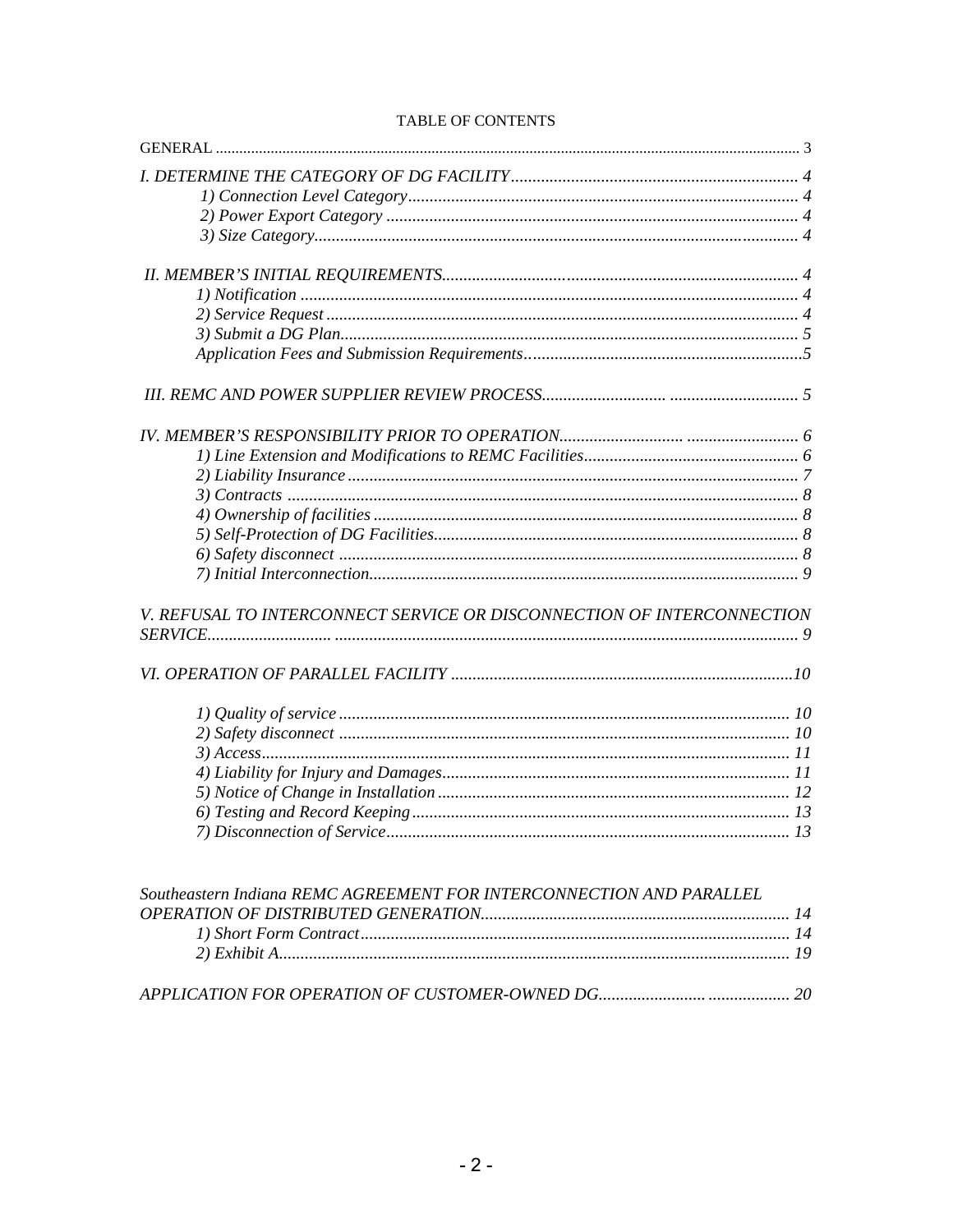# **GENERAL**

It is the intent of the Southeastern Indiana REMC (REMC) to allow its members to install Distributed Generation (DG) provided that member's DG facility does not adversely affect the REMC, Hoosier Energy or other electric grid connected entities. The Member must conduct, or have consultants conduct, his/her own analysis to determine the economic benefit, if any, of the DG operation. Throughout this manual, a member who has installed or is planning to install a DG facility is referred to as "Member."

A DG facility that is not connected to the REMC lines in any way is known as "**standalone**" or "**isolated**" DG system. The Member may operate a DG facility in stand-alone or isolated fashion as long as such DG facility does not adversely affect the REMC's electric system or impose any undue hazards or risks to the REMC electric system or personnel. A DG facility connected in any way to the REMC's electric system shall be considered as being operated in "**parallel**." For purposes of this DG Manual, a DG facility is considered operating in "**parallel**" anytime it is connected to the REMC's system in any way, even if the Member does not intend to export or import power. All provisions of this DG Manual shall apply to parallel operation of DG facilities as so defined. Members shall fully comply with the provisions of this DG Manual as a condition of receiving electric service. Some provisions may be amended from time to time at the sole discretion of the REMC.

This DG Manual is not a complete description or listing of all laws, ordinances, rules and regulations, nor is this DG Manual intended to be an installation or safety manual.

The Member requesting to interconnect a DG facility to the REMC's electric system is responsible for and must follow, in addition to all provisions of this DG Manual, the REMC's Bylaws, Service Rules and Regulations, policies, tariffs for electric service, the policies and procedures of the REMC's power supplier, Hoosier Energy, Inc. (hereinafter referred to as "Power Supplier"), where applicable, the current *IEEE 1547 Standard Guide for Distributed Generation Interconnection*, applicable ANSI standards, including ANSI C84.1 Range A, Midwest Independent System Operator (MISO) directives, and industry standard, prudent engineering practices. All standards or requirements of any controlling legal authority must also be complied with. All requirements in the following sections of this DG Manual must be met prior to interconnection of the DG facility to the REMC's system.

Inverter based systems listed by Underwriters Laboratories (UL) to UL Standard 1741, published May 7, 1999, as revised January 17, 2001 (UL 1741), are accepted by the REMC as meeting the technical requirements of IEEE1547 tested by UL 1741.

A Member may serve all loads beyond the meter at the location serving the DG facility but will not be allowed to serve multiple meters, multiple consuming facilities or multiple Members with a single DG facility or under a single DG application. The Member shall not resell electricity under any circumstances except as provided by this agreement.

DG facilities larger than 50 kilowatts are not covered by this DG Manual and will be considered by the REMC and the REMC's Power Supplier on a case-by-case basis.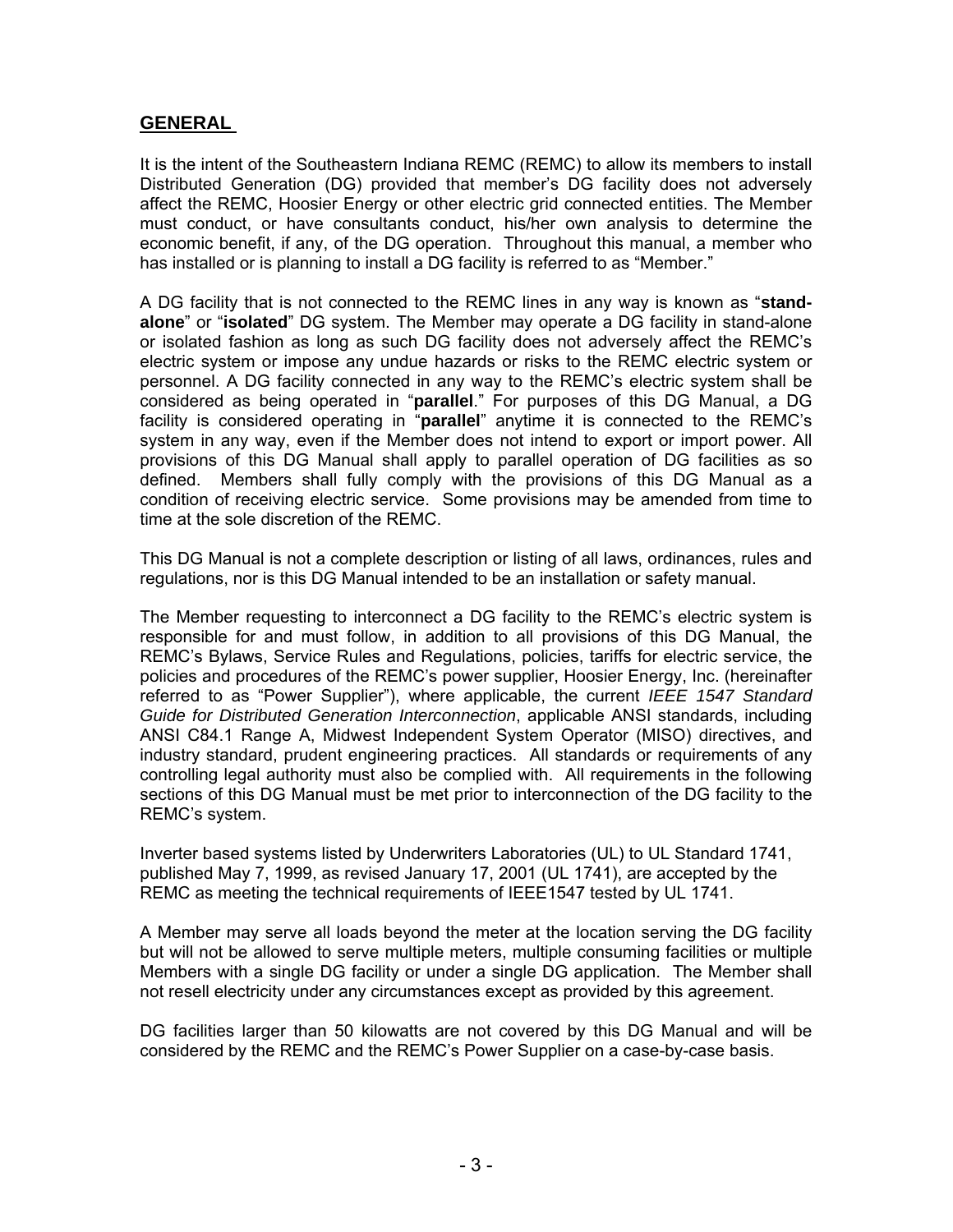# **I. DETERMINE THE CATEGORY OF DISTRIBUTED GENERATION FACILITY**

# 1) Connection Level Category:

- a) Connected to the REMC's system The Member requests and/or the Member's DG facility requires connection to the REMC's system. All provisions of this DG Manual cover this category.
- b) Connected to the REMC's Power Supplier's system This DG Manual does **NOT** cover this category.

# 2) Power Export Category;

- a) Parallel no power export The Member operates a DG facility connected in any way to the REMC system but with no intention to export power.
- b) Parallel power generated to be both consumed and exported The Member operates a DG facility connected in any way to the REMC's system designed primarily to serve the Member's own load but with the intention to export excess power.
- c) Parallel power generated to be exported only The Member operates a DG facility connected in any way to the REMC's system designed primarily with the sole intention to export power.

# 3) Size Category:

a) Facilities 50 kW and smaller Facilities  $\leq$  50 kW of connected generation will be placed in this size category.

# **II. MEMBER'S INITIAL REQUIREMENTS**

- 1) Notification:
	- a) The Member must meet all the REMC's membership and service requirements in addition to the requirements in the DG Manual.
	- b) Anyone requesting to own or operate a DG facility in parallel with the REMC's electric system must notify the REMC in writing of the proposed location, use and size category of the proposed DG facility.
- 2) Service Request:
	- a) In advance of request for an interconnection, the Member must contact the REMC and complete the "Southeastern Indiana REMC Agreement for Interconnection and Parallel Operation of Distributed Generation."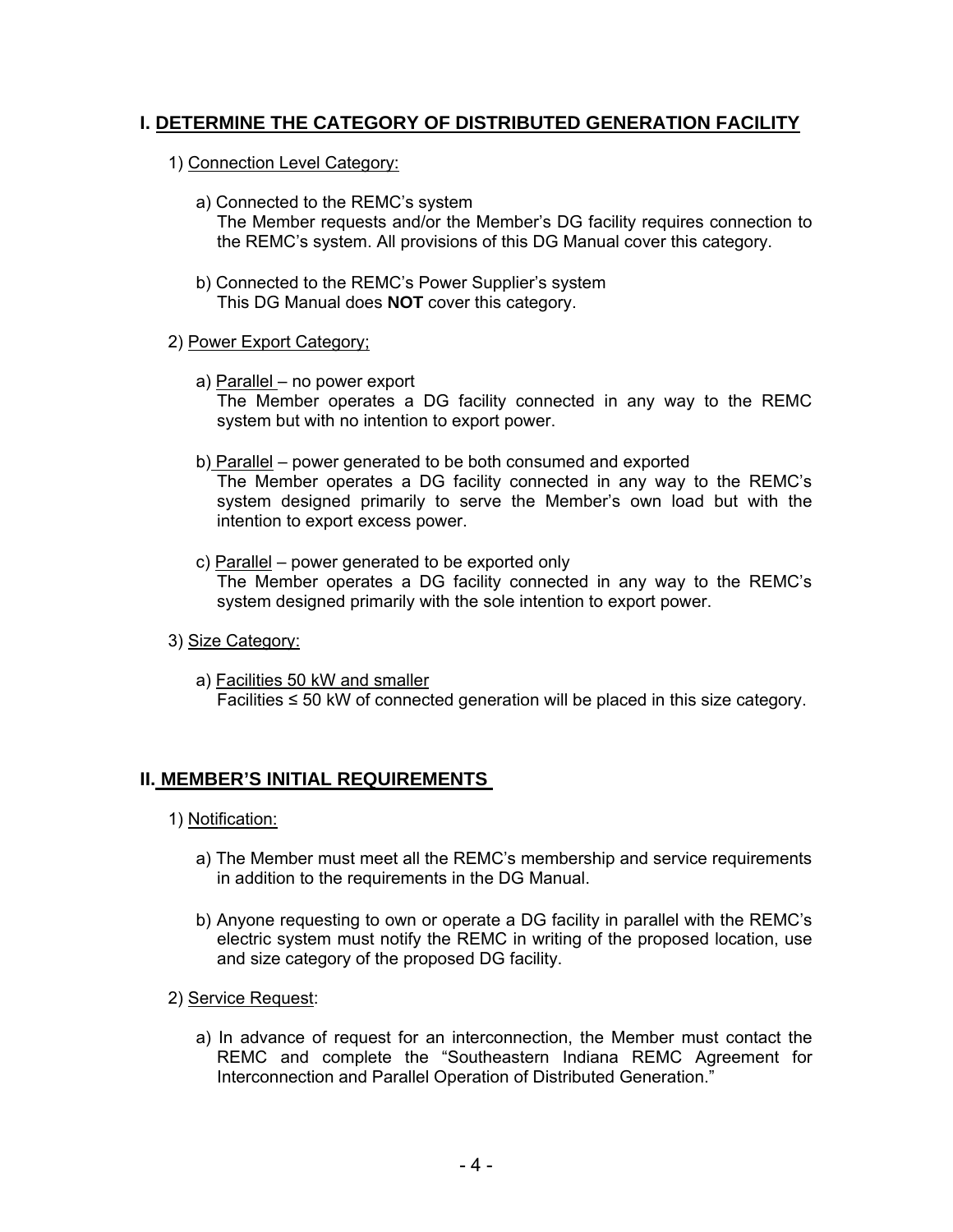- b) DG facilities 50 kW and under in size and of standard manufacture and design (as so determined by the REMC) may submit the attached Agreement Short Form.
- c) A separate form must be submitted for each facility.
- 3) Submit a DG Plan:
	- a) As a part of the application, the Member shall submit a plan detailing the electrical design, interconnection requirements, size, and operational plans for the DG facility (the "DG plan"). Either at the time of submission or at any time during the review process, the REMC may require additional information or may require the DG plan to be prepared by a professional engineer registered in the state of Indiana.
	- b) Prior to review of the application and DG plan by the REMC, the Member shall pay an application fee as indicated below. A separate fee must be submitted for each DG facility.

# **Application Fees and Submission Requirements**

| DG Size            | Operating<br>Characteristics                                     | Application                             | <b>Application Fee</b> |
|--------------------|------------------------------------------------------------------|-----------------------------------------|------------------------|
| 50 kW or less      | Parallel operation,<br>either power export<br>or no power export | <b>PE Certification</b><br>not required | \$100                  |
| Greater than 50 kW | Parallel operation,<br>either power export<br>or no power export | <b>PE Certification</b><br>Required     | \$250                  |

# **III. REMC AND POWER SUPPLIER REVIEW PROCESS**

- 1) Plan Review Process:
	- a) The REMC, and its Power Supplier if requested by the REMC, will review the application and accompanying documents, plans, specifications, and other information provided and will return an interconnection analysis to the Member within 60 days of receipt of final plans and specifications and additional information, if any, requested by the REMC.
	- b) Technical review will be consistent with guidelines established by the most recent *IEEE Standard 1547 Guide for Distributed Generation Interconnection.* The Member may be required by the REMC to provide proof that the proposed DG Facilities have been tested and certified to applicable IEEE guidelines.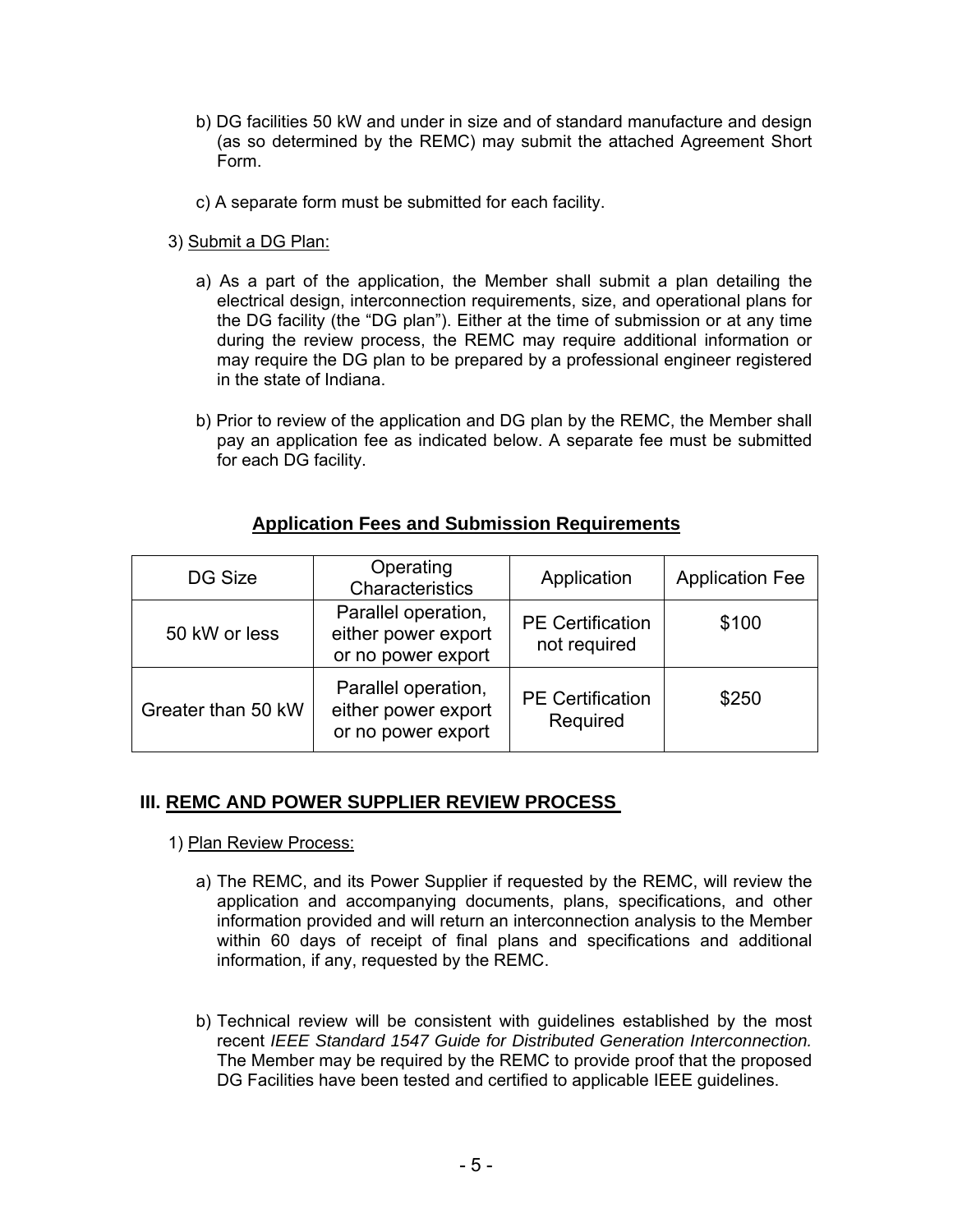- c) If corrections or changes to the plans, specifications and other information are to be made by the Member, the 60 day period may be reinitialized when such changes or corrections are provided to the REMC. In addition, any changes to the site or project requiring new analysis by the REMC may result in additional costs being incurred and a new DG plan may be required. The cost will be determined by the REMC and shall be paid in advance by the Member.
- d) The Member acknowledges and agrees that any review or acceptance of such plans, specifications and other information by the REMC and/or its Power Supplier shall not impose any liability on the REMC and/or its Power Supplier and does not guarantee the adequacy of the Member's equipment or DG facility to perform its intended function. The REMC and its Power Supplier disclaim any expertise or special knowledge relating to the design or performance of DG installations and does not warrant the efficiency, costeffectiveness, safety, durability, or reliability of such DG installations. Installation and operation of the DG facility shall at all times be at the Member's risk and expense.
- e) In the event it is necessary at the time of initial interconnection or at some future time for the REMC and/or its Power Supplier to modify electric delivery systems in order to serve the Member's DG facilities and/or purchase or continue to purchase the output of the Member's DG facilities, or because the quality of the power provided by the Member's DG adversely affects the REMC's and/or its Power Supplier's delivery system, the Member will be responsible to pay the REMC and/or its Power Supplier in advance for all costs of modifications required for the interconnection of the Member's DG facilities. Failure to comply with this provision may result in the REMC disconnecting/isolating Member's parallel DG facility or electrical service, with or without notice, from the REMC's electrical system.

# **IV. MEMBER'S RESPONSIBILITY PRIOR TO OPERATION**

- 1) Line Extension and Modifications to REMC Facilities:
	- a) As a part of the interconnection analysis performed by the REMC, the Member will be provided with an estimate of any line extension or other cost to be incurred in providing electric delivery service to the Member's DG facility.
	- b) Notwithstanding the REMC's line extension policy, the Member shall pay in advance the full cost of the construction of any transmission, substation, distribution, transformation, metering, protective, or other facilities or equipment which, at the sole discretion of the REMC and/or its Power Supplier, is required to serve the Member's proposed DG facility.
	- c) In the event it is necessary at the time of initial interconnection or at some future time for the REMC and/or its Power Supplier to modify electric delivery systems in order to serve the Member's DG facilities and/or purchase or continue to purchase the Member's output, or because the quality of the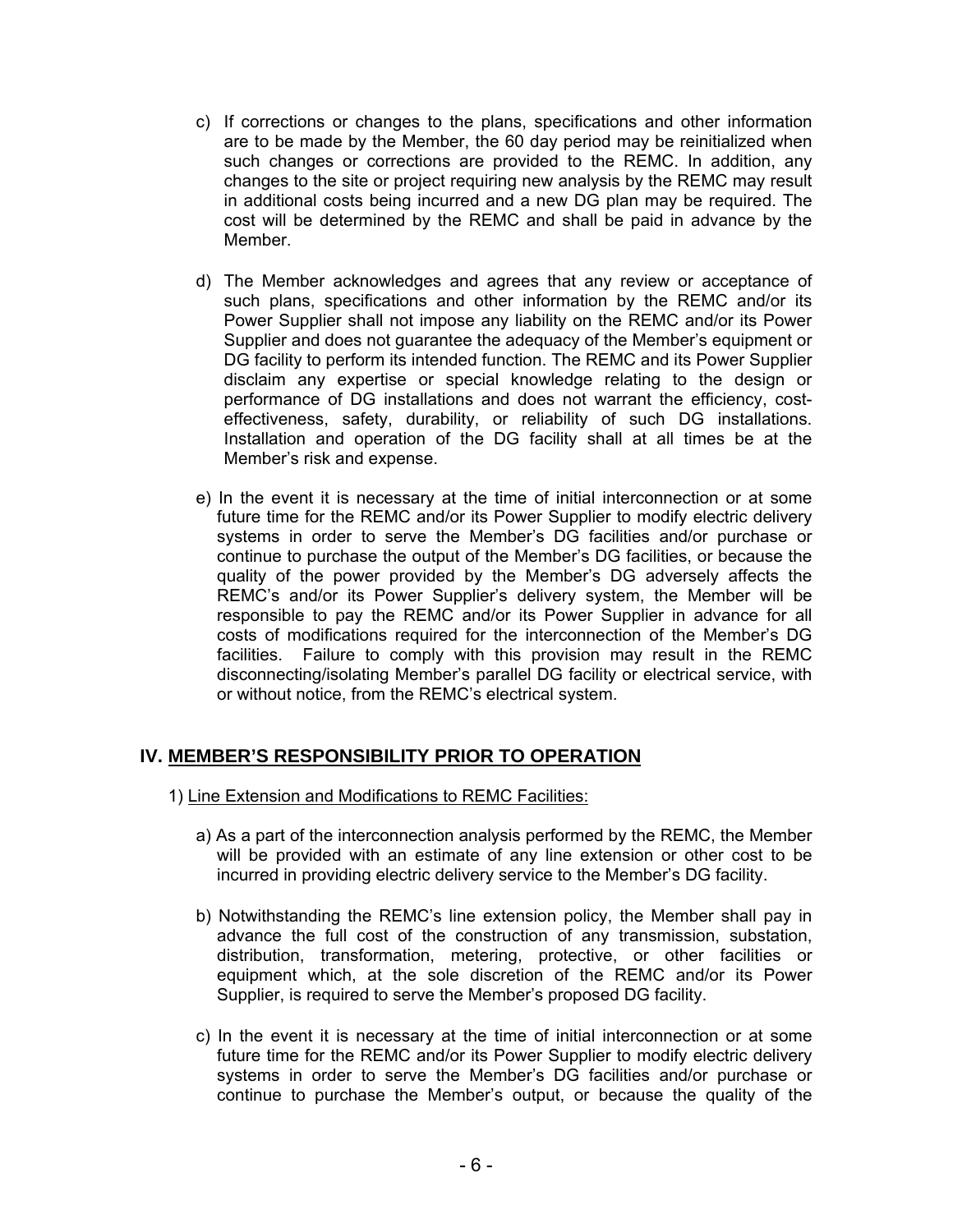power provided by the Member's DG adversely affects the REMC and/or its Power Supplier's delivery system, the Member will reimburse the REMC and/or its Power Supplier for all costs of modifications required for the interconnection of the Member's DG facilities. Failure to comply with this provision may result in the REMC disconnecting/isolating Member's parallel DG facility or electrical service, with or without notice, from the REMC's electrical system.

- d) In the event the REMC at any time in the future changes primary voltage of facilities serving the DG facility such that metering equipment, transformers and/or any other Member-owned equipment must be changed to continue receiving service at the new primary voltage level, the full cost of the change will be borne by the Member. Failure to comply with this provision may result in the REMC disconnecting/isolating Member's parallel DG facility or electrical service, with or without notice, from the REMC's electrical system.
- e) If a safety disconnect switch is required at the sole discretion of the REMC, the Member shall pay the full cost of the installation of a visible load break disconnect switch by and to the sole specification of the REMC. The switch will be readily accessible to REMC personnel and of a type that can be secured in an open position by an REMC lock. Failure to comply with this provision may result in the REMC disconnecting/isolating Member's parallel DG facility or electrical service, with or without notice, from the REMC's electrical system.

## 2) Liability Insurance;

- a) Prior to interconnection, the Member must provide (at Member's expense) a certificate of insurance showing satisfactory liability insurance including contractual liability insurance covering indemnity agreements which insures the Member against all claims for property damage and for personal injury or death arising out of, resulting from or in any manner connected with the installation, operation and maintenance of the Member's generating equipment
- b) The amount of such insurance coverage required to be provided by the Member shall be not less than \$300,000 per occurrence. The amount of such coverage and the type of insurance coverage required must be acceptable to the REMC and the insurance requirement may be amended from time to time by the REMC at the sole discretion of the REMC.

The certificate of insurance shall provide that the insurance policy will not be changed or canceled during its term without thirty days written notice to the REMC. The term of the insurance shall be coincident with the term of the interconnection contract or shall be specified to renew throughout the length of the interconnection contract. Failure to comply with this provision may result in the REMC disconnecting/isolating Member's parallel DG facility or electrical service, with or without notice, from the REMC's electrical system.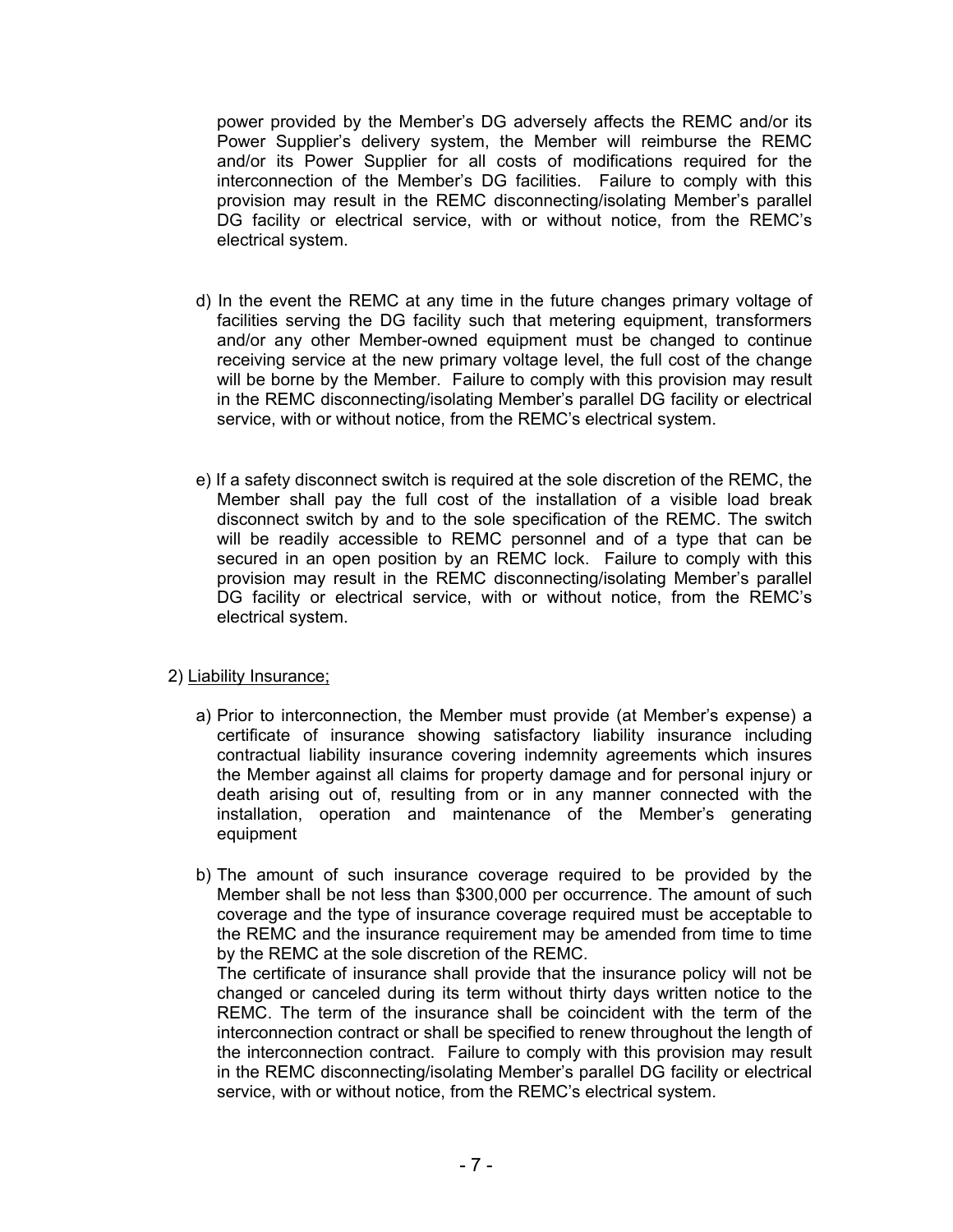- c) The Member shall provide proof of such insurance to the REMC at least annually,or at the request of any authorized REMC representative.
- 3) Contracts:
	- a) Interconnection Contract

The Member shall sign and deliver an Agreement for Interconnection to the REMC substantially in the form as shown in the REMC AGREEMENT FOR INTERCONNECTION AND PARALLEL OPERATION OF DISTRIBUTED GENERATION included in this DG Manual.

## 4) Ownership of facilities:

- a) The Member shall own and be solely responsible for all expense, installation, maintenance and operation of all facilities, including all power generating facilities, at and beyond the point of delivery as defined in the REMC's tariffs.
- b) At its sole discretion, the REMC may locate REMC owned metering equipment and/or transformers past the point of delivery.

## 5) Self-Protection of DG Facilities:

- a) The Member will furnish, install, operate and maintain in good order and repair all equipment necessary for the safe operation of DG facilities operated in parallel with the REMC system.
- b) The Member's equipment will have capability to both establish and maintain synchronism with the REMC system and to automatically disconnect and isolate the DG facility from the REMC system pursuant to abnormal operation or unsafe conditions present on either system.
- c) The Member's DG facility will be designed, installed and maintained to be selfprotected from normal and abnormal conditions on the REMC system including, but not limited to, overvoltage, undervoltage, overcurrent, frequency deviation, and faults. Self-protection will be compatible with all applicable REMC, Power Supplier or other controlling legal authority protection arrangements, requirements and/or operating policies.
- d) Additional protective devices and/or functions may be required by the REMC when, in the sole judgment of the REMC, the particular DG facility installation and/or the REMC system characteristics so warrant.

## 6) Safety Disconnect:

a) The REMC requires some means to visually disconnect the REMC's system from the Member's system. If service can be safely disconnected by REMC personnel pulling the meter, then this arrangement will not require a separate safety disconnect.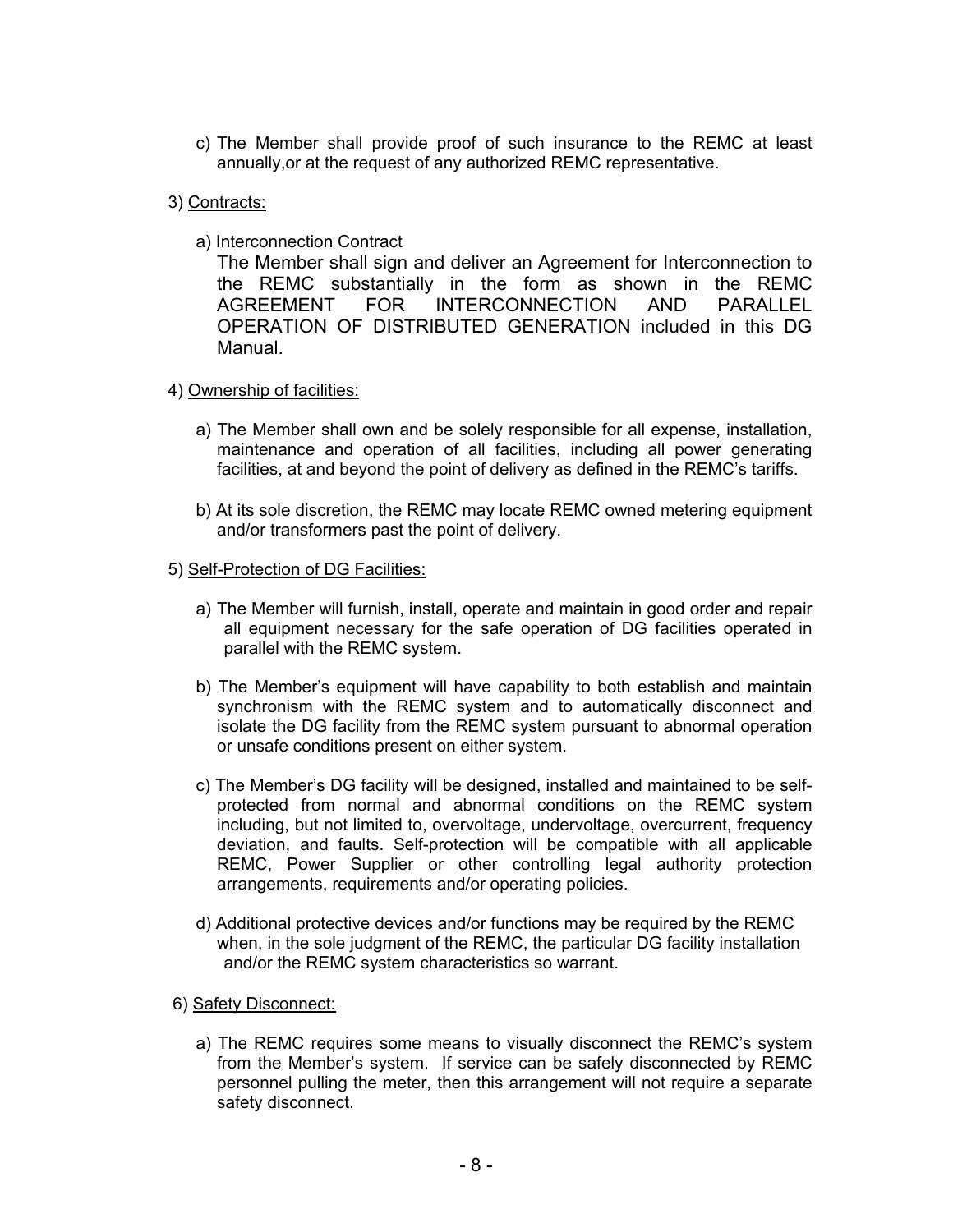- b) A Member shall install a visible load break disconnect switch at the Member's expense and to the REMC's specifications in all other instances where pulling the REMC's meter will not safely and visibly disconnect the REMC's system from the Member's system.
- c) The switch will be located so as to be readily accessible to REMC personnel at all times and in a location acceptable to both the Member and the REMC.
- d) The switch shall be a type that can be secured in an open position by a lock owned by the REMC. If the REMC has locked the disconnect switch open, the Member shall not operate or close the disconnect switch.
- e) Signage shall be placed by the REMC at the Member's expense and located at the disconnect indicating the purpose of the switch along with contact names and numbers of both the Member and the REMC.

## 7) Initial Interconnection:

- a) Upon satisfactory completion of the review process and execution of required agreements as outlined in this DG Manual, the REMC will begin installation of the interconnection of the DG facilities. The interconnection will be completed as soon as practical after completion of the review process and execution of the necessary agreements/contracts. After completion of interconnection requirements and prior to initiation of service, the REMC will conduct a final inspection of the facilities and interconnection to the REMC's system. Upon final inspection satisfactory to the REMC and/or Power Supplier if applicable, or other controlling legal authority, the REMC will initiate service to the Member's DG facility.
- b) The REMC's review process and final inspection is intended as a means to help safeguard the REMC's facilities and personnel. The Member acknowledges and agrees that any review or acceptance of such plans, specifications and other information by the REMC and/or its Power Supplier shall not impose any liability on the REMC and/or its Power Supplier and does not guarantee the adequacy of the Member's equipment or DG facility to perform its intended function. The REMC and its Power Supplier disclaim any expertise or special knowledge relating to the design or performance of DG installations and does not warrant the efficiency, cost-effectiveness, safety, durability, or reliability of such DG installations.

# **V. REFUSAL TO INTERCONNECT SERVICE OR DISCONNECTION OF INTERCONNECTION SERVICE**

The REMC may, at its sole discretion, prevent the interconnection or disconnect the interconnection of DG facilities, with or without notice, due to reasons such as safety concerns, reliability issues, power quality issues, breach of interconnection contract, or as ordered by any controlling legal authority, or any other issue which the REMC considers to be a reasonable basis for such action. Any disconnection may be without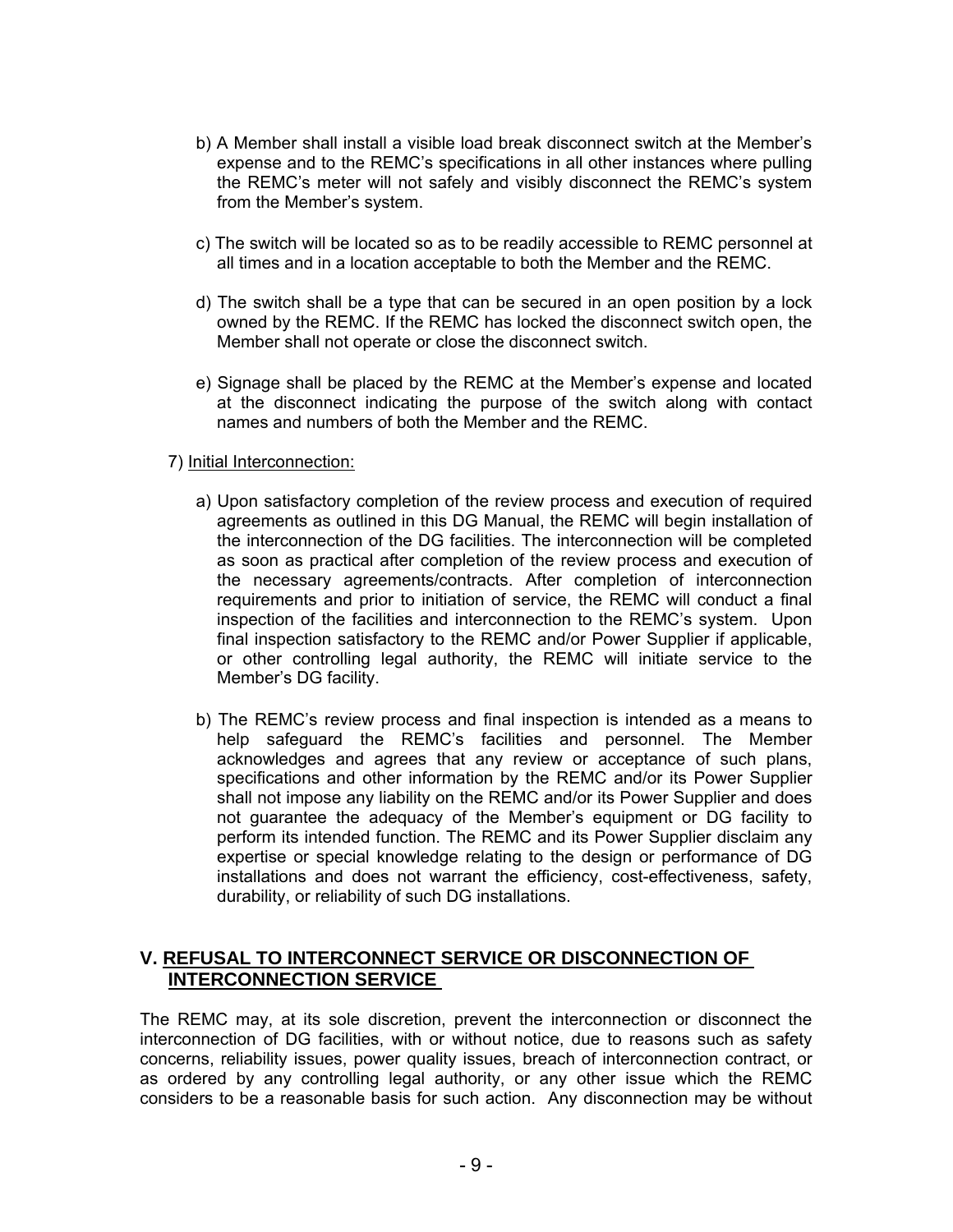prior notice.

# **VI. OPERATION OF PARALLEL FACILITY**

The purpose of this section is to outline the REMC's operational requirements (the fulfillment of which is the responsibility of the Member) for DG facilities operated in parallel with the REMC's system and is not intended to be a complete listing of all operational, regulatory, safety and other requirements.

## 1) Quality of Service:

- a) The Member's DG facility will generate power at the nominal voltage of the REMC's system at the Member's delivery point as defined by ANSI C84.1 Range A. (See Attachment)
- b) Member's DG installation will generate sinusoidal power at a frequency of 60 HERTZ within the tolerances as defined by IEEE 1547.
- c) Member's DG facility shall produce power at a minimum power factor of at least 97% peak and average or member shall provide and utilize power factor correction capacitors to ensure at least a 97% peak and average power factor. Failure to comply with this provision may result in billing power factor penalties being assessed.
- d) Member's DG facility shall operate in accordance with the power quality limits specified in IEEE 519. This standard specifies generally acceptable harmonic distortion (both current and voltage) levels.
- e) The overall quality of the power provided by the Member's DG facility including, but not limited to, the effects of harmonic distortion, voltage regulation, voltage flicker, switching surges and power factor, will be such that the REMC system or other members are not adversely affected in any manner.
- f) In the event that adverse effects are caused in whole or in part by the Member's DG facility, the Member will correct the cause of such effects within 14 days of the initial adverse effect and, if applicable, reimburse the REMC for required correction and reimburse other members or any other affected entities for documented and substantiated damages incurred due to Member's DG operation. However, the disconnection of the facilities by the REMC is permitted without notice if, in the sole judgment of the REMC, adverse effects may warrant immediate disconnection from the REMC's system.
- 2) Operation of Safety Disconnect, Whether Achieved by REMC Personnel Safely Pulling The Meter or Operation of a Separate Switch:
	- a) The REMC shall have the right to pull the meter (if pulling the meter can be done safely) or lock the disconnect switch open when, in the sole judgment of the REMC: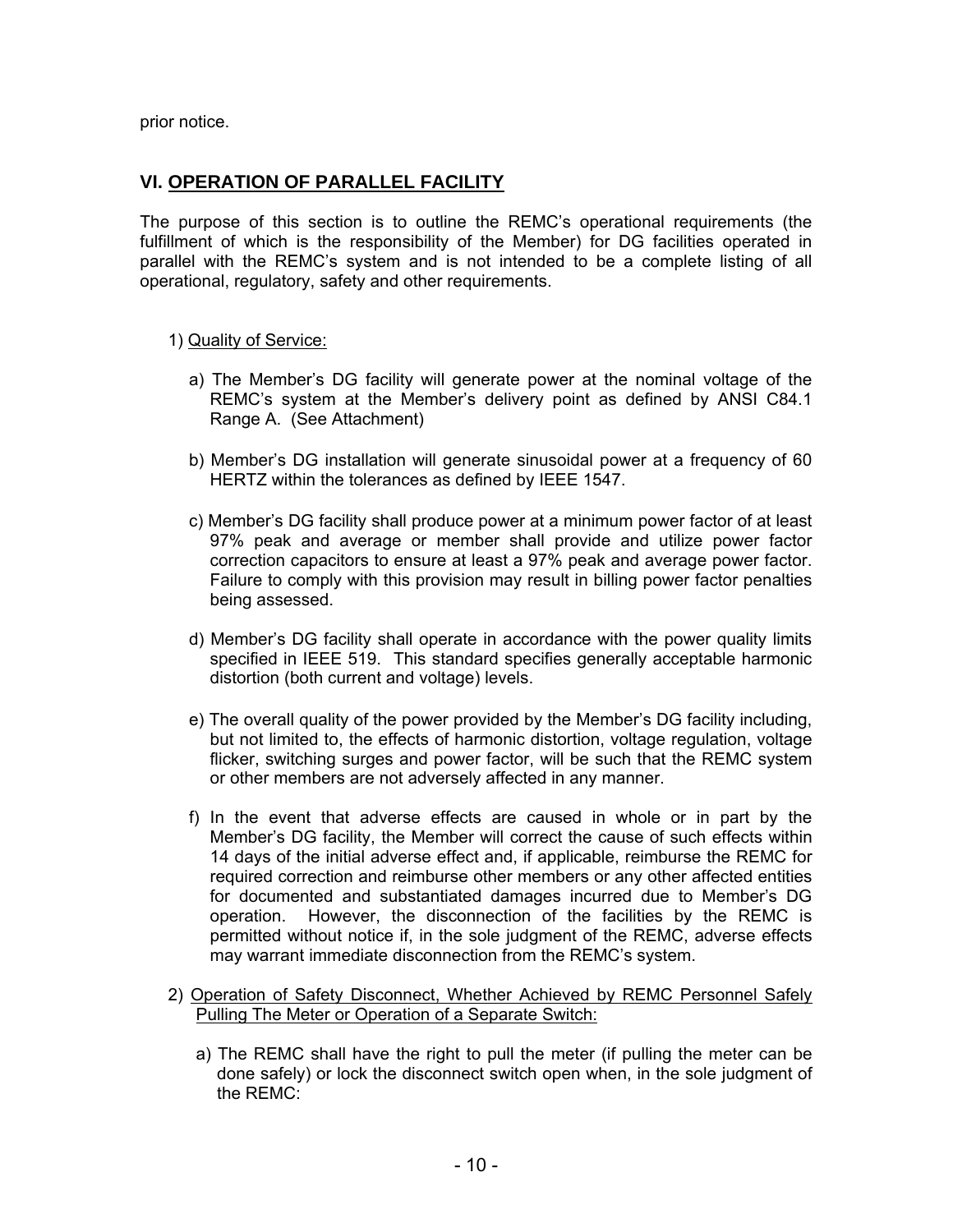- (1) It is necessary to maintain safe electrical operating and/or maintenance conditions,
- (2) The Member's DG system , in the sole judgement of the REMC, adversely affects the REMC's or other connected entities or member's system/service, or
- (3) There is a system emergency (a system emergency may occur on the REMC, Power Supplier, MISO system or control area) or other abnormal operating condition warranting disconnection with or without notice.
- (4) If ordered to do so by any controlling legal authority.
- b) The REMC reserves the right to safely pull the meter or operate the disconnect switch for the protection of the REMC system even if it adversely affects the Member's DG facility. In the event the REMC opens and/or closes the disconnect switch with or without notice:
	- (1) The REMC shall not be responsible for energizing or restoring the parallel operation of the DG facility.
	- (2) The REMC will make reasonable efforts to notify the Member of the disconnection and the reasons thereof.
- c) The Member will not reset or re-energize the meter or bypass the disconnect switch at any time for any reason.
- d) Members with DG facilities as defined in this DG Manual that are solely for the purpose of emergency backup without intent to export power shall not operate their DG facilities at any time unless their electric system is visibly disconnected and locked out from the REMC system. At its sole discretion, the REMC may require the Member to install at his/her own expense an interlocking switch, approved by the REMC, for the purpose of insuring the Member's facilities do not operate in parallel with the REMC's facilities.

#### 3) Access:

- a) Persons authorized by the REMC shall have the right to enter the Member's property for purposes of testing, operating the disconnect switch, reading or testing the metering equipment, maintaining right-of-way or other DG facility equipment and/or REMC service requirement. Such entry onto the Member's property may be at any time without notice.
- b) If the Member erects or maintains locked gates or other barriers, the Member will furnish the REMC with convenient means to circumvent the barrier for immediate full access for the above-mentioned reasons. The REMC shall not be responsible for any damage to gates, locks or other barriers incurred in carrying out the provisions of this section.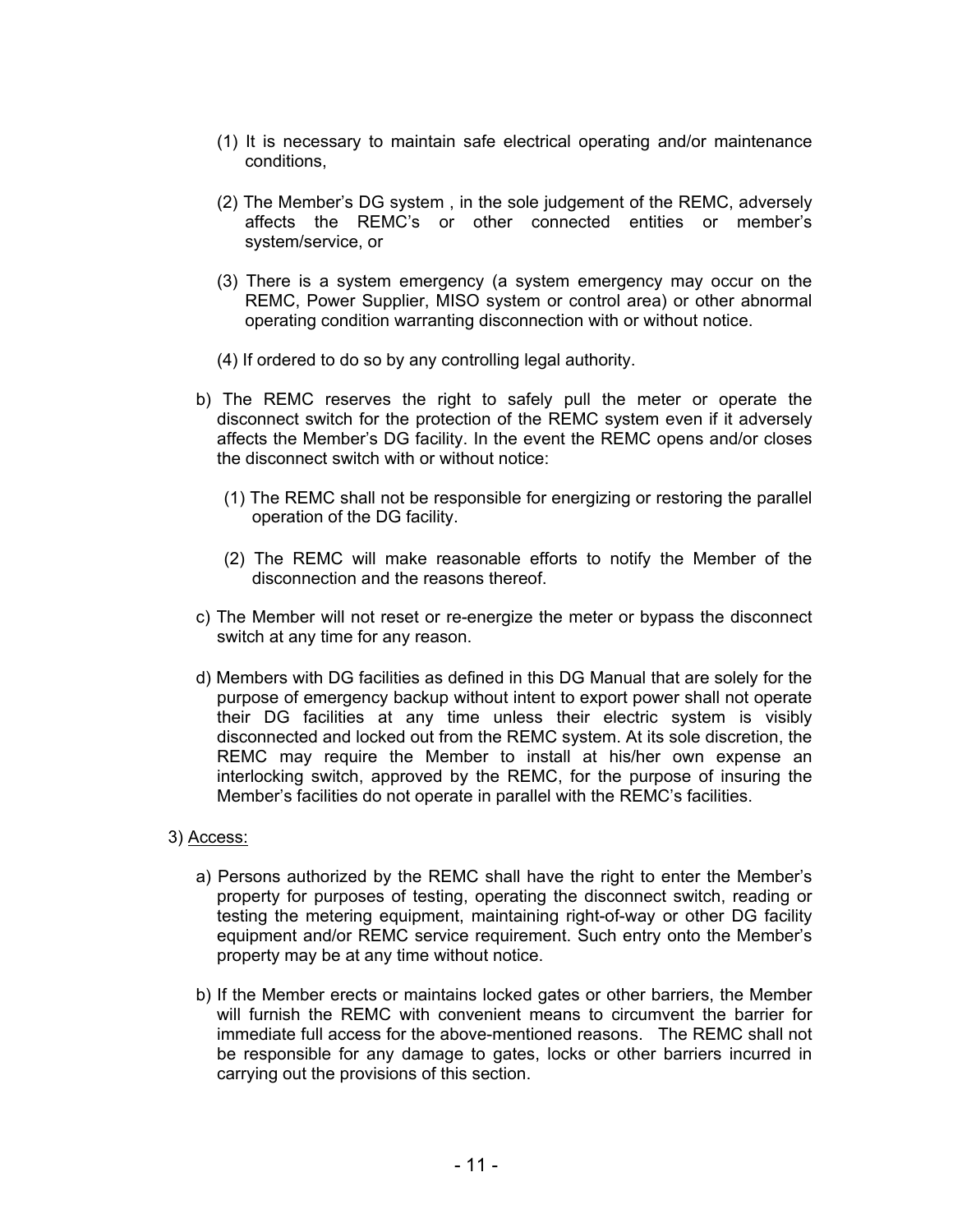## 4) Liability for Injury and Damages:

- a) The Member assumes full responsibility for electric energy furnished by the Member and shall indemnify the REMC and/or its Power Supplier against and hold the REMC and/or its Power Supplier harmless from all claims, liability, damages, and expenses, including attorney's fees, based on any injury to any person, including loss of life or damage to any property, including loss of use thereof, arising out of, resulting from, or connected with, or that may be alleged to have arisen out of, resulted from, or connected with an act or omission by the Member, its employees, agents, representatives, successors, or assigns in the construction, ownership, operation, or maintenance of such party's facilities used in net billing.
- b) The REMC and/or its Power Supplier shall not be liable for either direct or consequential damages resulting from failures, interruptions, or voltage and waveform fluctuations occasioned by causes reasonably beyond the control of the REMC and/or its Power Supplier including, but not limited to, acts of God or public enemy, acts of terrorism, sabotage and/or vandalism, accidents, fire, explosion, labor troubles, strikes, order of any court or judge granted in any bona fide adverse legal proceeding or action, or any order of any commission, tribunal or governmental authority having jurisdiction. ALL PROVISIONS NOTWITHSTANDING, IN NO EVENT SHALL THE REMC BE LIABLE TO THE MEMBER FOR ANY INTEREST, LOSS OF ANTICIPATED REVENUE, EARNINGS, PROFITS, OR INCREASED EXPENSE OF OPERATIONS, LOSS BY REASON OF SHUTDOWN OR NON-OPERATION OF MEMBER'S PREMISES OR FACILITIES, OR FOR ANY INDIRECT, INCIDENTAL, OR CONSEQUENTIAL, PUNITIVE OR EXEMPLARY DAMAGES ARISING OUT OF OR RELATED, IN WHOLE OR PART, TO THIS AGREEMENT. THE REMC SHALL NOT BE LIABLE IN ANY EVENT FOR CONSEQUENTIAL DAMAGES.
- c) The Member is solely responsible for insuring that the Member's facility complies with all applicable regulations including, but not limited to, laws, regulations, ordinances, REMC and REMC Power Supplier tariffs, policies and directives, and MISO policies and directives.
- 5) Notice of Change in Installation:
	- a) The Member will notify the REMC in writing thirty (30) days in advance of making any change affecting the characteristics, performance, or protection of the DG facility.
	- b) If any modification undertaken by the Member will create or has created conditions which may be unsafe or adversely affect the REMC system, the Member shall immediately correct such conditions or be subject to immediate disconnection from the REMC system without notice.
	- c) Any change in the operating characteristics of the DG facility including, but not limited to, size of generator, total facility capacity, nature of facility, fuel source, site change, hours of operation, or type used, may, at the sole discretion of the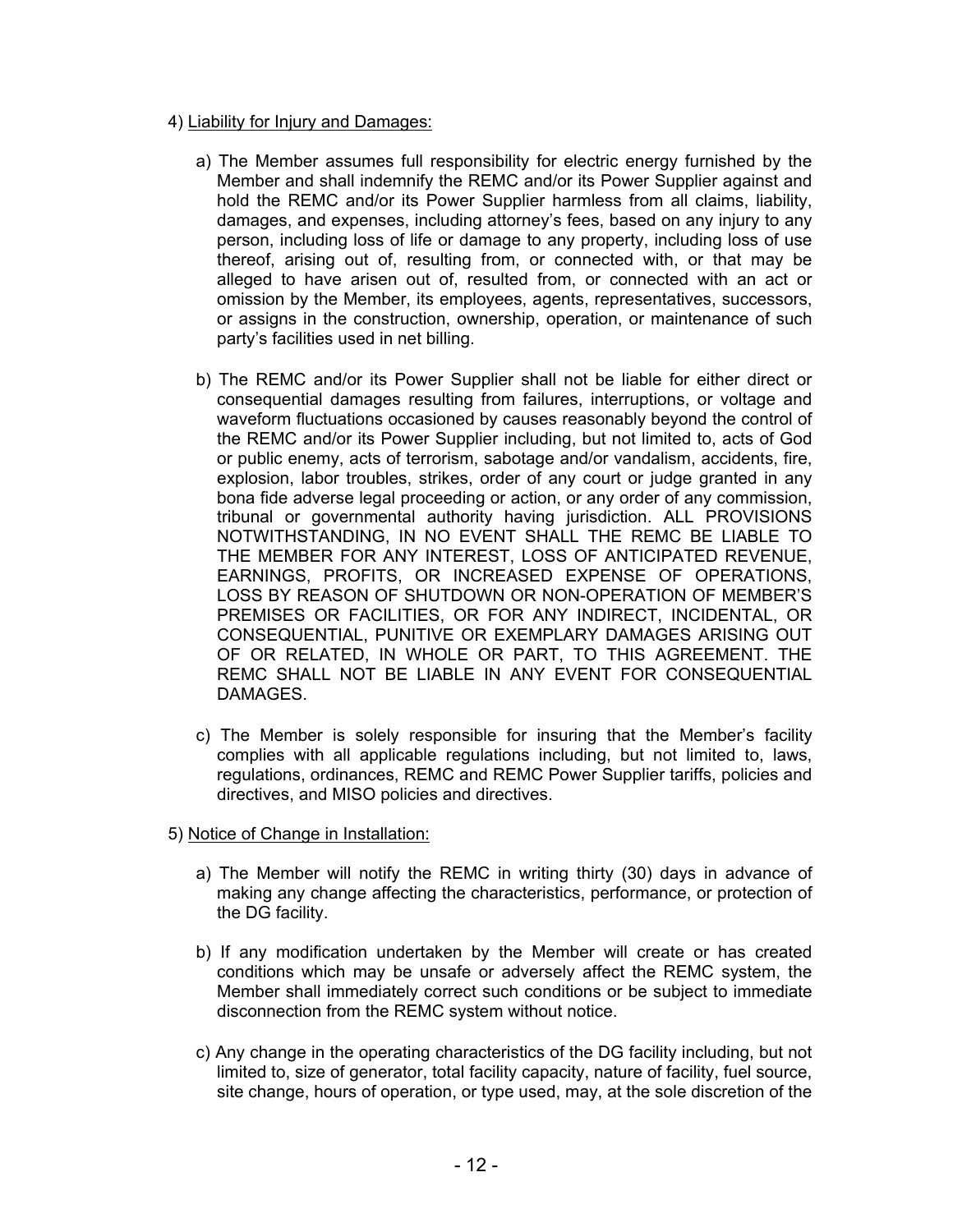REMC, require a new application process, including, but not limited to, application form, application fee, DG plan and DG plan review by the REMC.

- 6) Testing and Record Keeping:
	- a) The Member will annually test all aspects of the protection systems up to and including tripping of the generator. Testing will verify all protective set points and relay/breaker trip timing and shall include procedures to functionally test all protective elements of the system. The REMC may witness the testing. The REMC, pursuant to its sole judgment, may require that these tests be repeated at Member's expense.
	- b) The Member will maintain records of all maintenance or testing activities, which the REMC may review at reasonable times.

## 7) Disconnection of Service:

The REMC may, at its sole discretion, discontinue the interconnection of DG installations due to reasons such as safety concerns, reliability issues, power quality issues, breach of interconnection contract or any other issue, which the REMC considers to be a reasonable basis for such action.

The REMC shall disconnect or discontinue interconnection of the DG facility, with or without notice, if ordered to do so by any controlling legal authority.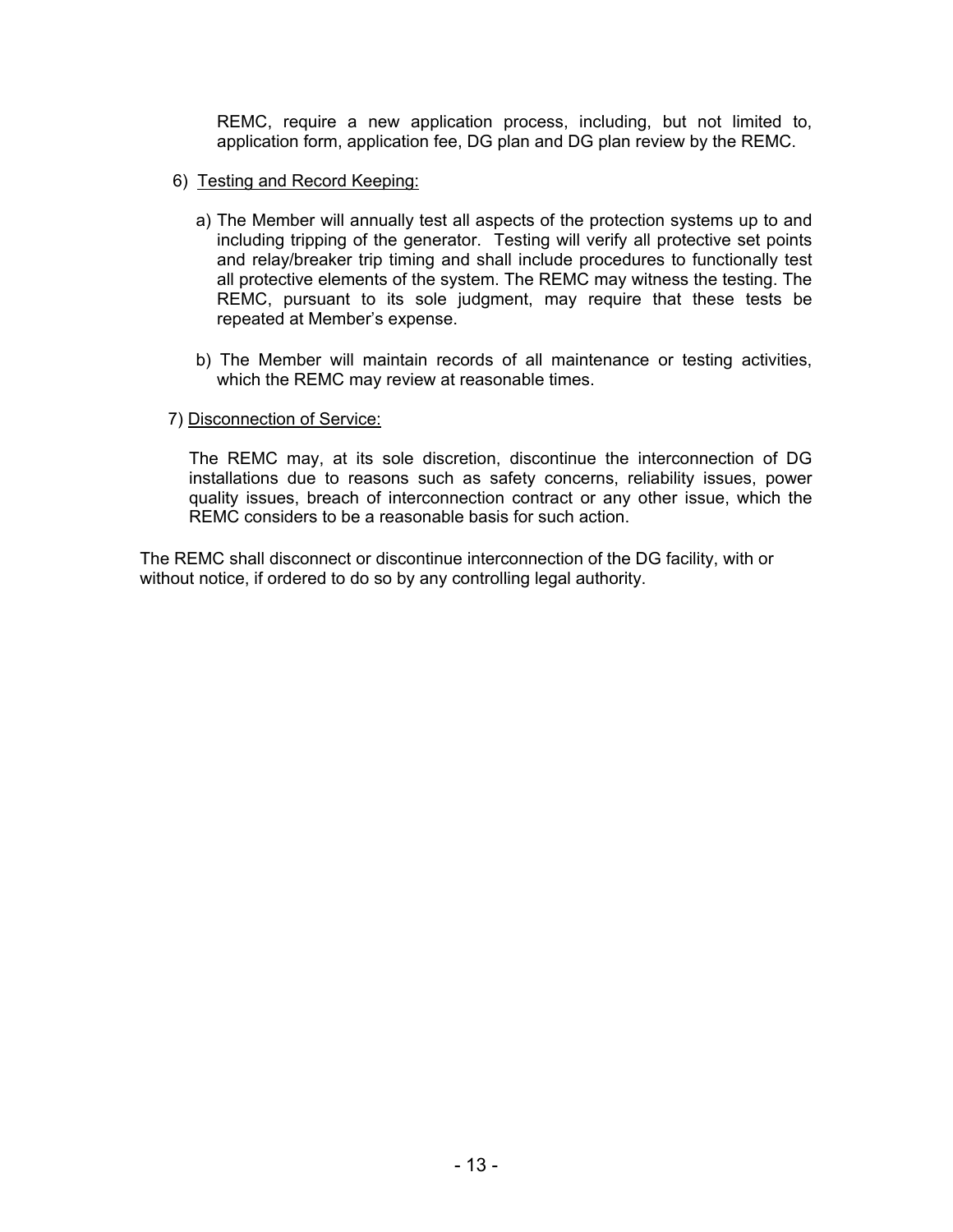#### **SOUTHEASTERN INDIANA REMC AGREEMENT FOR INTERCONNECTION AND PARALLEL OPERATION OF DISTRIBUTED GENERATION ("Interconnection Agreement")**

## *SHORT FORM CONTRACT*

(15kW and Under)

 This Interconnection Agreement ("Agreement") is made and entered into this \_\_\_\_ day of \_\_\_\_\_\_\_\_\_\_\_\_\_\_\_, 20\_\_\_\_, ("Effective Date") by Southeastern Indiana REMC, ("REMC"), a corporation organized under the laws of Indiana, and \_\_\_\_\_\_\_\_\_\_\_\_\_\_\_\_\_\_\_\_\_\_\_\_\_\_\_\_\_\_\_\_\_\_ ("DG Owner/Operator"), each hereinafter sometimes referred to individually as "Party" or both referred to collectively as the "Parties". In consideration of the mutual covenants set forth herein, the Parties agree as follows:

The provisions of the REMC's Distributed Generation Procedures and Guidelines Manual for Members ("DG Manual") shall be considered to be a part of this contract.

This agreement provides for the safe and orderly operation of the DG Owner/Operator's electrical facilities and the interconnection of the DG Owner/Operator's facility(ies) (collectively "Facility") at

\_\_\_\_\_\_\_\_\_\_\_\_\_\_\_\_\_\_\_\_\_\_\_\_\_\_\_\_\_\_\_\_\_\_\_\_\_\_\_\_\_\_\_\_\_\_\_\_\_\_\_\_\_\_\_\_\_\_\_\_\_\_\_\_\_\_\_\_\_\_ \_\_\_\_\_\_\_\_\_\_\_\_\_\_\_\_\_\_\_\_\_\_\_\_\_\_\_\_\_\_\_\_\_\_\_\_\_\_\_\_\_\_\_\_\_\_\_\_\_\_\_\_\_\_\_\_\_\_\_\_\_\_\_\_\_\_\_\_\_\_

and the electrical distribution system ("System") owned by the REMC.

This Agreement does not supersede any requirements of any applicable tariffs in place between the DG Owner/Operator and the REMC.

1. **Intent of Parties**: It is the intent of the DG Owner/Operator to interconnect an electric power generator to the REMC's electrical distribution system.

It is the intent of the REMC to operate the distribution system to maintain a high level of service to its customers and to maintain a high level of power quality.

It is the intent of both parties to operate in a way that helps ensure the safety of the DG Owner/Operator, public and respective employees.

- 2. **Establishment of Point of Interconnection** The point where the electric energy first leaves the wires or facilities of the system owned by the REMC and enters the wires or facilities of the Facility provided by DG Owner/Operator is the "Point of Interconnection." REMC and DG Owner/Operator agree to interconnect the Facilities at the Point of Interconnection in accordance with the REMC's Rules and Regulations and the DG Manual relating to interconnection of Distributed Generation.
- 3. **Operating authority**: The DG Owner/Operator is responsible for establishing operating procedures, safety procedures and standards within their scope of authority. The Operating Authority for the DG Owner/Operator shall ensure that the Operator in Charge of the generator constituting a part of the Facility is competent in the operation of the electrical generation system and is aware of the provisions of any operating agreements and regulations relating to the safe operation of electrical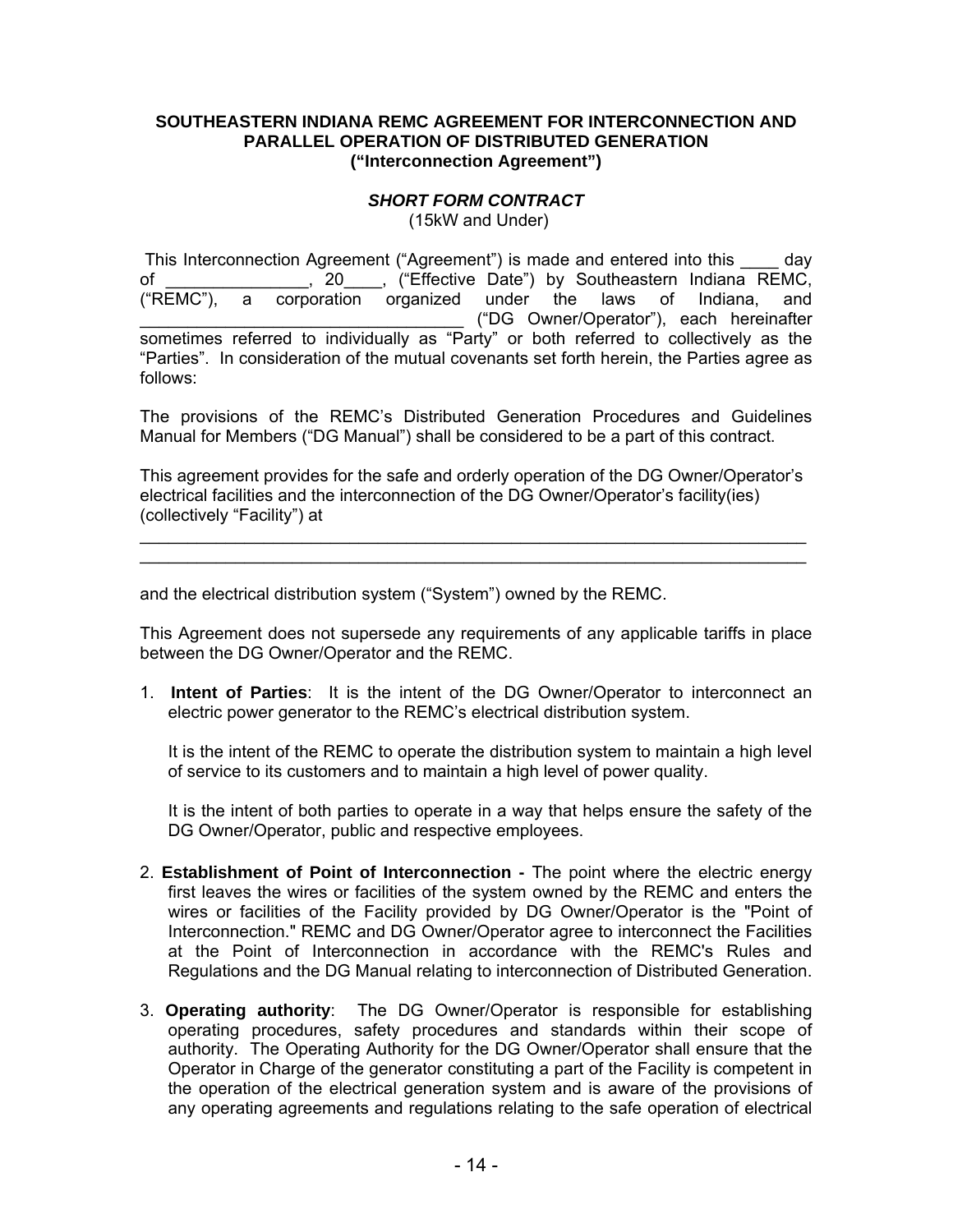power systems.

The operating authority for the DG Owner/Operator is:

| Name or title of Operating Authority |  |
|--------------------------------------|--|
| Address                              |  |
| Phone number                         |  |

4. **Operator in Charge**: The Operator in Charge is the person identified by name or job title responsible for the real time operation of the Facility owned or leased by the DG Owner/Operator.

The Operator in Charge for the DG Owner/Operator is:

| Name or title of Operator in Charge |
|-------------------------------------|
| Address                             |
| Phone number                        |

## 5. **Limitation of Liability and Indemnification:**

- a. Notwithstanding any other provision in this Agreement, with respect to the REMC's provision of electric service to DG Owner/Operator and the services provided by the REMC pursuant to this Agreement, REMC's liability to DG Owner/Operator shall be limited as set forth in the REMC's Bylaws, Rules and Regulations, and tariffs, which are incorporated herein by reference.
- b. Neither REMC nor DG Owner/Operator shall be liable to the other for damages resulting from a Force Majeure event as hereinafter defined.
- c. The DG Owner/Operator shall indemnify and hold the other party harmless from and against all claims, liability, damages, and expenses, including attorney's fees, based on any injury to any person, including loss of life or damage to any property, including loss of use thereof, arising out of, resulting from, or connected with, or that may be alleged to have arisen out of, resulted from, or connected with an act or omission by the DG Owner/Operator, its employees, agents, representatives, successors, or assigns in the construction, ownership, operation, or maintenance of such party's facilities used in net billing.
- d. REMC and DG Owner/Operator shall each be responsible for the safe installation, maintenance, repair and condition of their respective lines, wires, switches, or other equipment or property on their respective sides of the Point of Interconnection. The REMC, while retaining the right to inspect, does not assume any duty of inspecting the DG Owner/Operator's lines, wires, switches, or other equipment or property and will not be responsible therefore. DG Owner/Operator assumes all responsibility for the electric service supplied hereunder and the facilities used in connection therewith.
- e. For the mutual protection of the DG Owner/Operator and the REMC, only with the REMC's prior written authorization are the connections between the REMC's service wires and the DG Owner/Operator's service entrance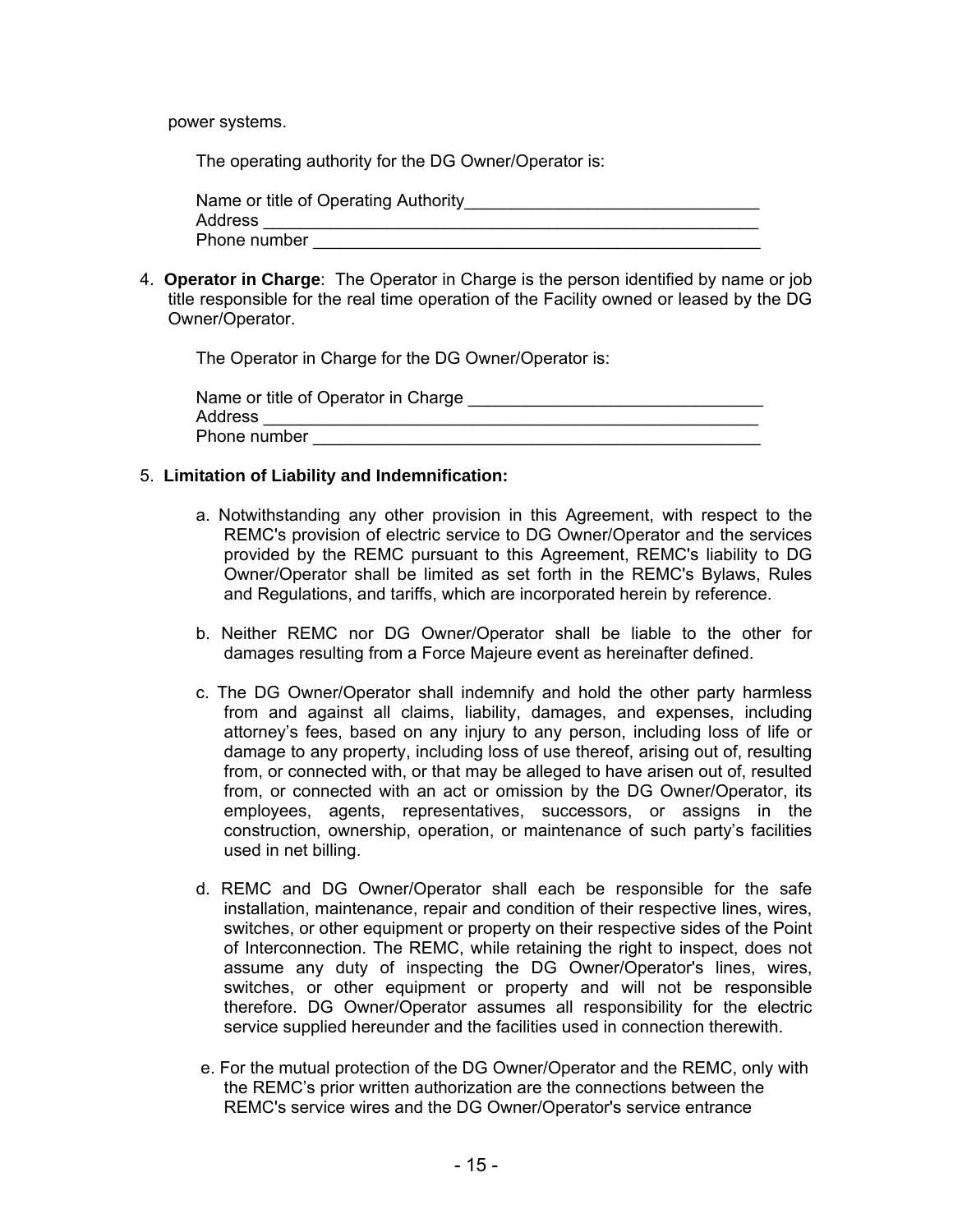conductors to be energized.

f. The provisions of this Section 5 shall survive any termination of this Agreement.

## 6. **Insurance:** Liability Insurance

Prior to interconnection, the DG Owner/Operator must provide (at DG Owner/Operator's expense) a certificate of insurance showing satisfactory liability insurance including contractual liability insurance covering indemnity agreements which insures the DG Owner/Operator against all claims for property damage and for personal injury or death arising out of, resulting from or in any manner connected with the installation, operation and maintenance of the DG Owner/Operator's generating equipment

The amount of such insurance coverage required to be provided by the DG Owner/Operator shall be not less than \$300,000 per occurrence. The amount of such coverage and the type of insurance coverage required shall be acceptable to the REMC and may be amended from time to time by the REMC at the sole discretion of the REMC.

The certificate shall provide that the insurance policy will not be changed canceled during its term without thirty days written notice to the REMC. The term of the insurance shall be coincident with the term of the interconnection contract or shall be specified to renew throughout the length of the interconnection contract. The DG Owner/Operator shall provide proof of such insurance to the REMC at least annually. Failure to comply with this provision may result in the REMC disconnecting/isolating Member's parallel DG facility or electrical service, with or without notice, from the REMC's electrical system.

#### 7. **Suspension of Interconnection**:

It is intended that the interconnection should not compromise the REMC's protection or operational requirements. The operation of the DG Owner/Operator's Facility and the quality of electric energy supplied by the DG Owner/Operator shall meet the standards as specified by the REMC. If the operation of the DG Owner/Operator's Facility or quality of electric energy supplied (in the case of power export) does not meet the standards as specified, then the DG Owner/Operator shall take reasonable and expedient corrective action, including any such corrective action as requested by the REMC. The REMC shall have the right to disconnect the DG Owner/Operator's Facility until compliance is reasonably demonstrated. Notwithstanding, the REMC may in its sole discretion disconnect the DG Owner/Operator's Facility from the distribution system without notice if the operating of the Generating Plant/DG Facility may be or may become dangerous to life and/or property/facilities. Failure to comply with this provision may result in the REMC disconnecting/isolating Member's parallel DG facility or electrical service, with or without notice, from the REMC's electrical system.

8. **Compliance with Laws, Rules and Tariffs:** Both the REMC and the DG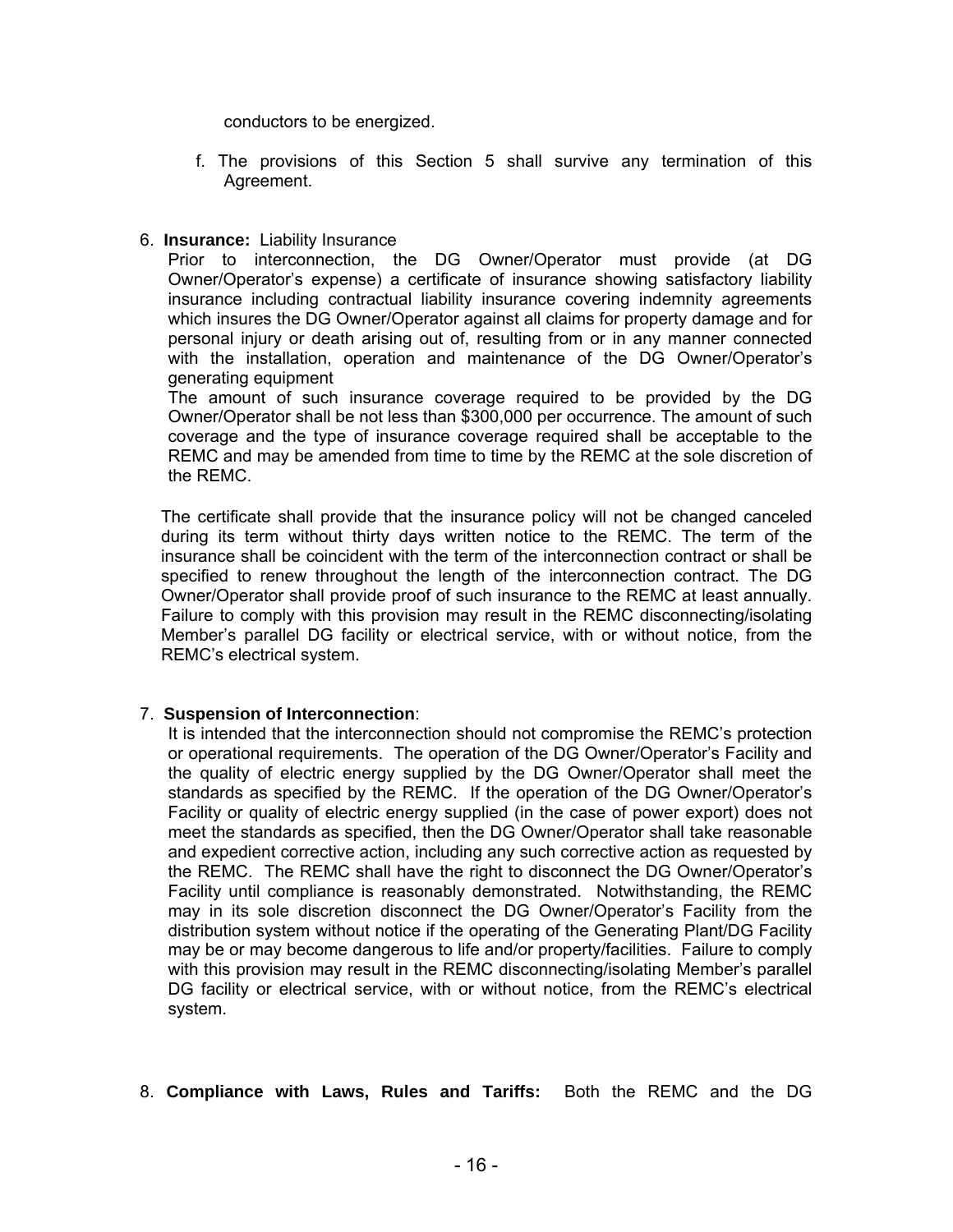Owner/Operator shall be responsible for complying with all applicable laws, rules and regulations, including but not limited to the laws of the state of Indiana, and the REMC's DG Manual, Tariffs, Rules and Regulations, By-Laws and other governing documents. The interconnection and services provided under this Agreement shall at all times be subject to the terms and conditions set forth in the tariff schedules and rules of the REMC as applicable to the electric service provided by the REMC, which tariffs and rules are hereby incorporated into this Agreement by this reference. The REMC shall have the right to publish changes in rates, classification, service or rule, with the proper notification to all DG owners/operators and REMC members.

- 9. **Maintenance Outages**: Maintenance outages will occasionally be required on the REMC's system, and the REMC will provide reasonable notice and planning as practicable to minimize downtime. It is noted that in some emergency cases such notice may not be reasonably possible. Compensation will not be made for unavailability of REMC's system.
- 10. **Access**: Access is granted as may be required by the REMC to the DG Owner/Operator's Facility for maintenance, inspections, operations and/or meter reading. The REMC reserves the right, but not the obligation, to inspect the DG Owner/Operator's Facility.

 11. **Force Majeure:** For the purposes of this Agreement, a Force Majeure event is any event:

- (a) that is beyond the reasonable control of the affected Party; and
- (b) that the affected Party is unable to prevent or provide against by exercising reasonable diligence, including the following events or circumstances, but only to the extent that they satisfy the preceding requirements: acts of war, acts of terrorism, public disorder, rebellion or insurrection; floods, hurricanes, earthquakes, lighting, storms or other natural calamities; explosions or fires; strikes, work stoppages or labor disputes; embargoes; and sabotage. If a Force Majeure event prevents a Party from fulfilling any obligations under this agreement, such Party will promptly notify the other Party in writing and will keep the other Party informed on a continuing basis as to the scope and duration of the Force Majeure event. The affected Party will specify the circumstances of the Force Majeure event, its expected duration and the steps that the affected Party is taking to mitigate the effect of the event on its performance. The affected Party will be entitled to suspend or modify its performance of obligations under this Agreement if a Force Majeure event prevents a Party from fulfilling such performance of obligations but will use reasonable efforts to resume its performance as soon as possible.
- 12. **Assignment** If at any time during the term of this Agreement, the DG Owner/Operator desires to assign this Agreement to a corporation, an entity with limited liability or an individual (the "Assignee"), provided that the DG Owner/Operator obtains the prior written consent of the REMC in advance of the proposed assignment. The REMC's consent will be at the REMC's discretion based on whether or not the REMC determines that the Assignee is financially and technically capable to assume ownership and/or operation of the DG unit. The company or individual to which this Agreement is assigned in accordance with the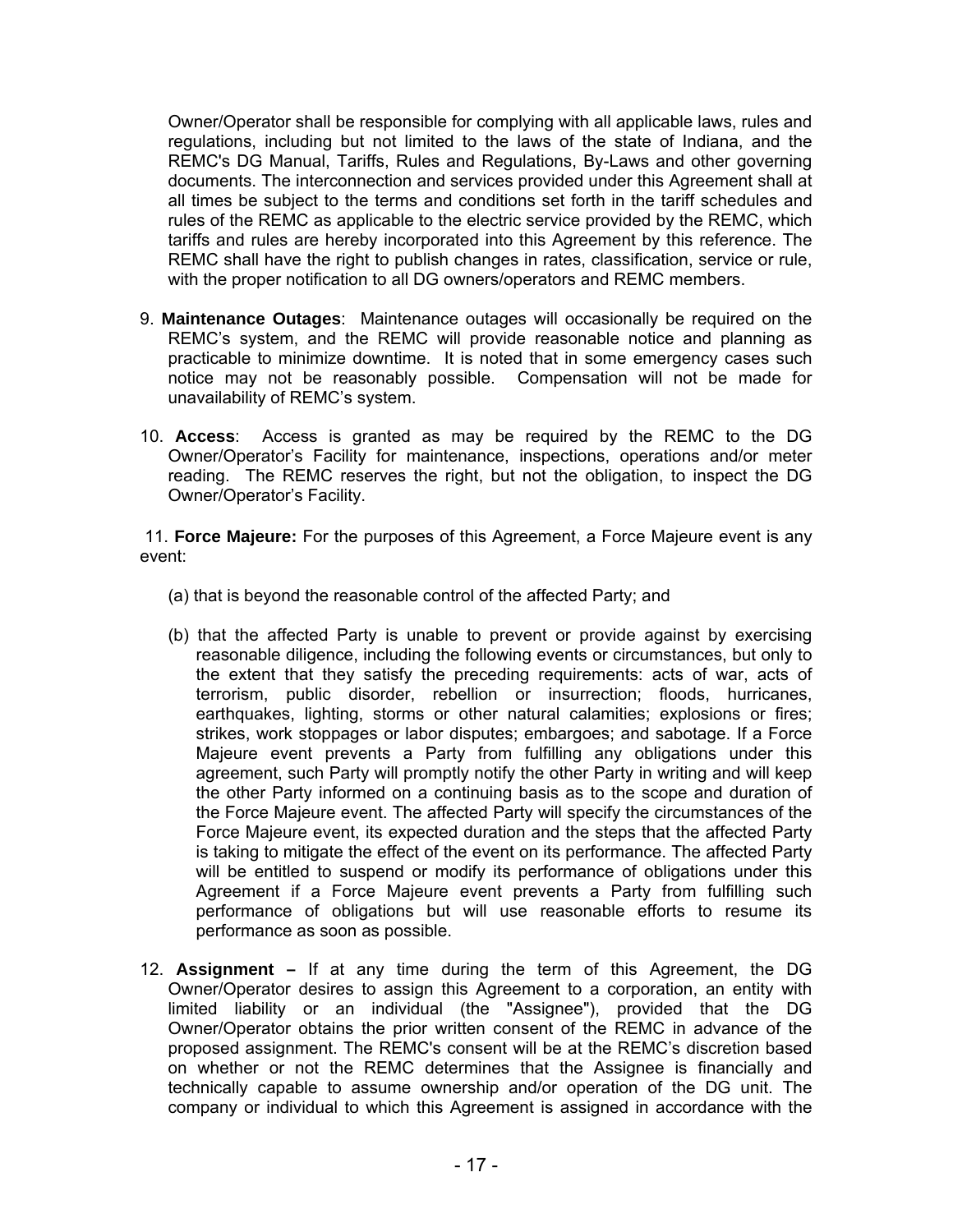terms and conditions of this Agreement will be responsible for the proper operation and maintenance of the DG Facilities, and will be a party to all provisions of this Agreement.

- 13. **Term**: The term of this Agreement is a period of two (2) years from the Effective Date ("Initial Term"). This Agreement shall automatically renew in (1) year increments after the Initial Term unless terminated sooner. This Agreement may be canceled by either party with 30 days prior written notice to the other party during the Initial Term or any renewal period.
- 14. **Adjudication of Disputes**: Any dispute shall be brought forward to any Court of competent jurisdiction within the REMC's assigned Indiana service territory.
- 15. **Severability** -If any portion or provision of this Agreement is held or adjudged for any reason to be invalid or illegal or unenforceable by any court of competent jurisdiction, such portion shall be deemed separate and independent, and the remainder of this Agreement shall remain in full force and effect.

AGREED TO BY:

DG Owner/Operator Southeastern Indiana REMC

 $\overline{\phantom{a}}$  ,  $\overline{\phantom{a}}$  ,  $\overline{\phantom{a}}$  ,  $\overline{\phantom{a}}$  ,  $\overline{\phantom{a}}$  ,  $\overline{\phantom{a}}$  ,  $\overline{\phantom{a}}$  ,  $\overline{\phantom{a}}$  ,  $\overline{\phantom{a}}$  ,  $\overline{\phantom{a}}$  ,  $\overline{\phantom{a}}$  ,  $\overline{\phantom{a}}$  ,  $\overline{\phantom{a}}$  ,  $\overline{\phantom{a}}$  ,  $\overline{\phantom{a}}$  ,  $\overline{\phantom{a}}$ Name Name

Title **Title** Title

 $\overline{\phantom{a}}$  ,  $\overline{\phantom{a}}$  ,  $\overline{\phantom{a}}$  ,  $\overline{\phantom{a}}$  ,  $\overline{\phantom{a}}$  ,  $\overline{\phantom{a}}$  ,  $\overline{\phantom{a}}$  ,  $\overline{\phantom{a}}$  ,  $\overline{\phantom{a}}$  ,  $\overline{\phantom{a}}$  ,  $\overline{\phantom{a}}$  ,  $\overline{\phantom{a}}$  ,  $\overline{\phantom{a}}$  ,  $\overline{\phantom{a}}$  ,  $\overline{\phantom{a}}$  ,  $\overline{\phantom{a}}$ 

 $\frac{1}{2}$  ,  $\frac{1}{2}$  ,  $\frac{1}{2}$  ,  $\frac{1}{2}$  ,  $\frac{1}{2}$  ,  $\frac{1}{2}$  ,  $\frac{1}{2}$  ,  $\frac{1}{2}$  ,  $\frac{1}{2}$  ,  $\frac{1}{2}$  ,  $\frac{1}{2}$  ,  $\frac{1}{2}$  ,  $\frac{1}{2}$  ,  $\frac{1}{2}$  ,  $\frac{1}{2}$  ,  $\frac{1}{2}$  ,  $\frac{1}{2}$  ,  $\frac{1}{2}$  ,  $\frac{1$ Date Signed **Date Signed** Date Signed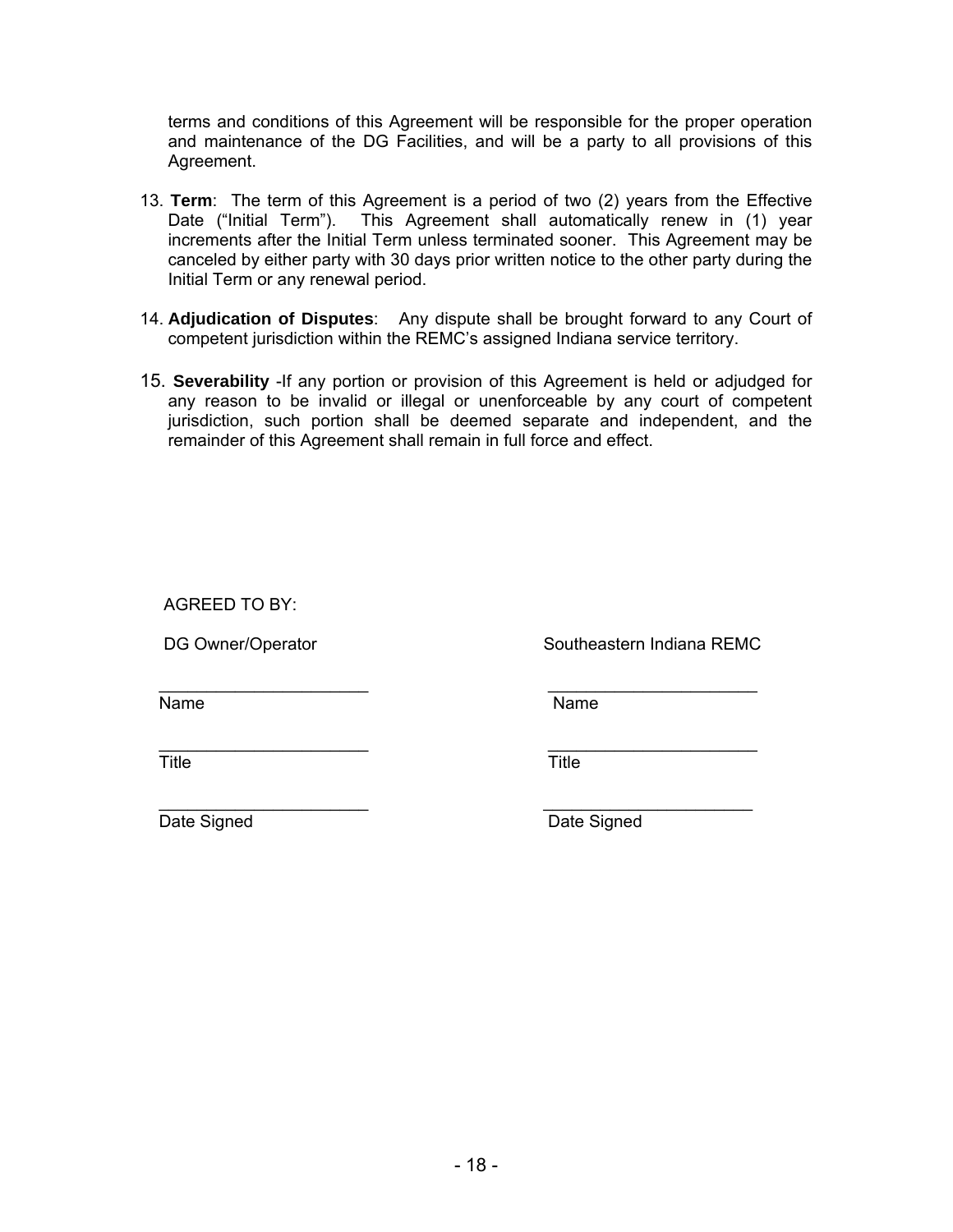## **EXHIBIT A DESCRIPTION OF FACILITIES**

*DG Owner/Operator will, at its own cost and expense, operate, maintain, repair, and inspect, and be fully responsible for its Facilities, unless otherwise specified on Exhibit A.* 

# **FACILITIES SCHEDULE**

[The following information is to be specified for each Point of Interconnection, if applicable]

- 1. Name:
- 2. Facilities location:
- 3. Delivery voltage:
- 4. Metering (voltage, location, losses adjustment due to metering location, and other:
- 5. Normal Operation of Interconnection:
- 6. One line diagram attached (check one):/\_\_\_\_\_\_\_\_\_Yes /\_\_\_\_\_\_\_ No
- 7. Facilities to be furnished by REMC:
- 8. Facilities to be furnished by DG Owner/Operator:
- 9. Cost Responsibility:
- 10. Control area interchange point (check one): /\_\_\_\_\_\_\_Yes /\_\_\_\_\_\_\_No
- 11. Supplemental terms and conditions attached (check one): /\_\_\_\_\_\_Yes /\_\_\_\_\_\_No
- 12. REMC rules for DG interconnection attached: / Yes /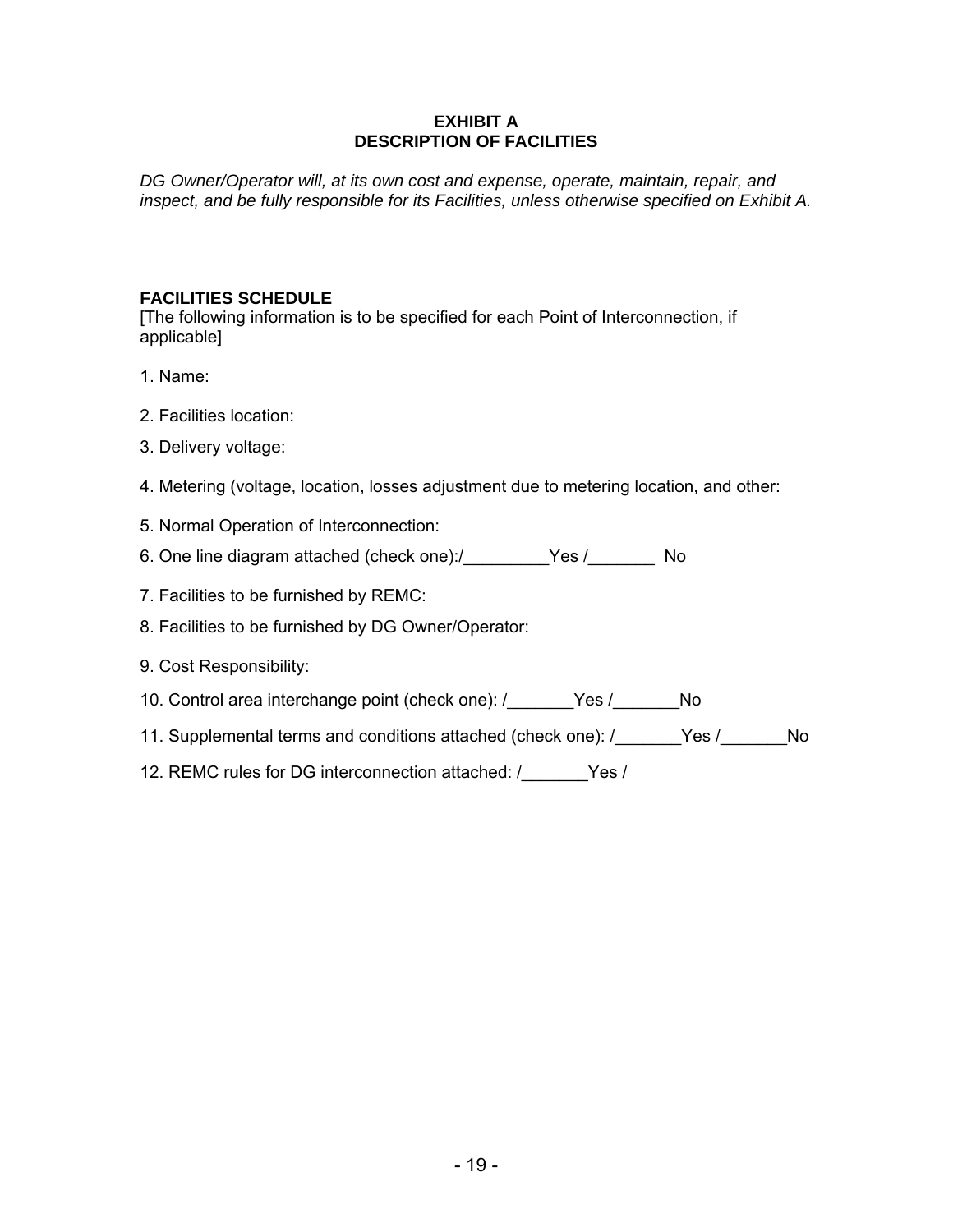# **Southeastern Indiana REMC**

# *Application for Operation of Customer-Owned Generation*

**This application should be completed as soon as possible and returned to the REMC Customer Service representative in order to begin processing the request. See** *Distributed Generation Procedures and Guidelines Manual for Members* **for additional information.** 

INFORMATION: *This application is used by the REMC to determine the required equipment configuration for the generation interface. Every effort should be made to supply as much information as possible.* 

# **OWNER/APPLICANT INFORMATION**

Company:

| <b>Mailing Address:</b> |                                                                                                                |                                   |                                                                                        |  |
|-------------------------|----------------------------------------------------------------------------------------------------------------|-----------------------------------|----------------------------------------------------------------------------------------|--|
|                         |                                                                                                                |                                   | City: City: County: County: County: City: City: Code:                                  |  |
|                         |                                                                                                                |                                   |                                                                                        |  |
| Company:                | <b>PROJECT DESIGN/ENGINEERING (as applicable)</b>                                                              |                                   |                                                                                        |  |
| Mailing                 |                                                                                                                |                                   |                                                                                        |  |
|                         |                                                                                                                |                                   | City:___________________County:_______________State:____________Zip Code:_____________ |  |
| Phone                   | Number: Number: Number: Representative: Number: Number: Number: Number: Number: Number: Number: Number: Number |                                   |                                                                                        |  |
|                         | <b>ELECTRICAL CONTRACTOR (as applicable)</b>                                                                   |                                   |                                                                                        |  |
|                         |                                                                                                                |                                   |                                                                                        |  |
| Mailing                 |                                                                                                                |                                   |                                                                                        |  |
|                         |                                                                                                                |                                   | City: City: County: County: State: Zip Code                                            |  |
| Phone                   |                                                                                                                | Representative:__________________ |                                                                                        |  |